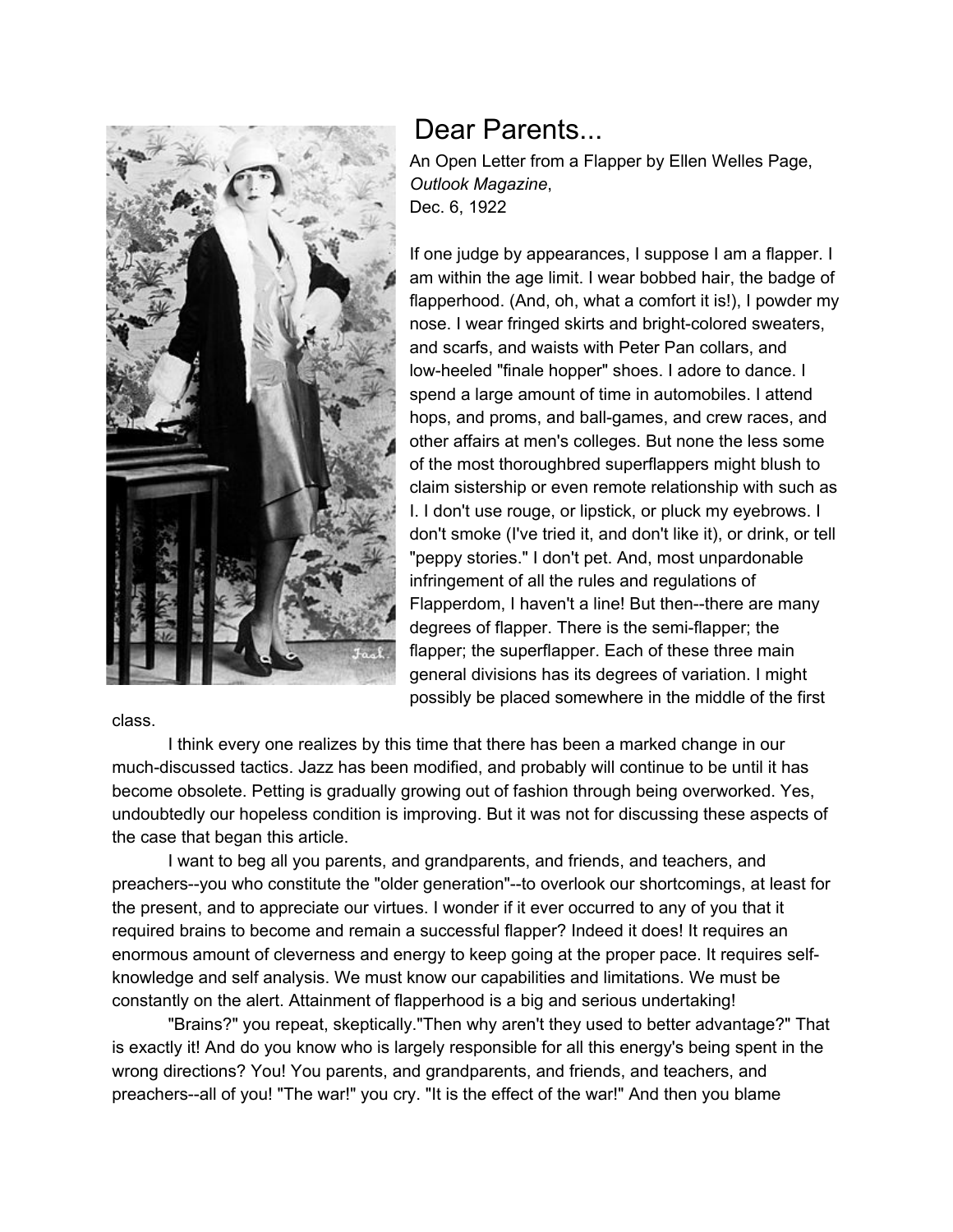prohibition. Yes! Yet it is you who set the example there! But this is my point: Instead of helping us work out our problems with constructive, sympathetic thinking and acting, you have muddled them for us more hopelessly with destructive public condemnation and denunciation.

Think back to the time when you were struggling through the teens. Remember how spontaneous and deep were the joys, how serious and penetrating the sorrows. Most of us, under the present system of modern education, are further advanced and more thoroughly developed mentally, physically, and vocationally than were our parents at our age. We hold the infinite possibilities of the myriads of new inventions within our grasp. We have learned to take for granted conveniences, and many luxuries, which not so many years ago were as yet undreamed of. We are in touch with the whole universe. We have a tremendous problem on our hands. You must help us. Give us confidence--not distrust. Give us practical aid and advice--not criticism. Praise us when praise is merited. Be patient and understanding when we make mistakes.

We are the Younger Generation. The war tore away our spiritual foundations and challenged our faith. We are struggling to regain our equilibrium. The times have made us older and more experienced than you were at our age. It must be so with each succeeding generation if it is to keep pace with the rapidly advancing and mighty tide of civilization. Help us to put our knowledge to the best advantage. Work with us! That is the way! Outlets for this surplus knowledge and energy must be opened. Give us a helping hand.

Youth has many disillusionments. Spiritual forces begin to be felt. The emotions are frequently in a state of upheaval, struggling with one another for supremacy. And Youth does not understand. There is no one to turn to--no one but the rest of Youth, which is as perplexed and troubled with its problems as ourselves. Everywhere we read and hear the criticism and distrust of older people toward us. It forms an insurmountable barrier between us. How can we turn to them?

In every person there is a desire, an innate longing, toward some special goal or achievement. Each of us has his place to fill. Each of us has his talent--be it ever so humble. And our hidden longing is usually for that for which nature equipped us. Any one will do best and be happiest doing that which he really likes and for which he is fitted. In this "age of specialists," as it has been called, there is less excuse than ever for persons being shoved into niches in which they do not belong and cannot be made to fit. The lives of such people are great tragedies. That is why it is up to you who have the supervision of us of less ripe experience to guide us sympathetically, and to help us find, encourage, and develop our special abilities and talents. Study us. Make us realize that you respect us as fellow human beings, that you have confidence in us, and, above all, that you expect us to live up to the highest ideals, and to the best that is in us.

It must begin with individuals. Parents, study your children. Talk to them more intimately. Respect their right to a point of view. Be so understanding and sympathetic that they will turn to you naturally and trustfully with their glowing joys or with their heartaches and tragedies. Youth has many of the latter because Youth takes itself so seriously. And so often the wounds go unconfessed, and, instead of gradually healing, become more and more gnawing through suppression until of necessity relief is sought in some way which is not always for the best.